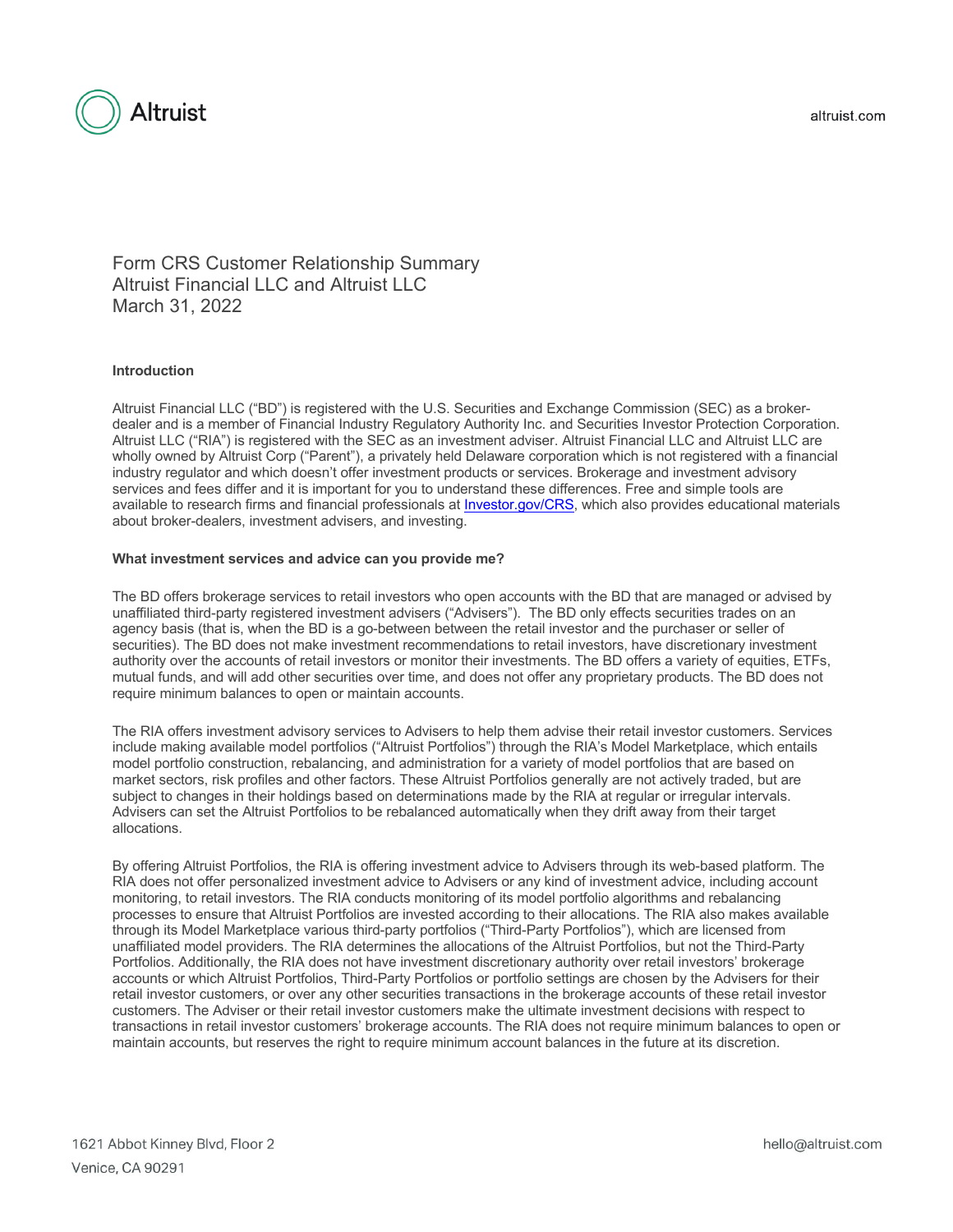

*For additional information*, please see our agreements and disclosures, including our Form ADV Part 2A, at https://altruist.com/legal/.

**Conversation Starters.** Ask your financial professional-

- **Given my financial situation, should I choose a brokerage service? Why or why not?**
- **Given my financial situation, should I choose an investment advisory service? Why or why not?**
- **How will you choose investments to recommend to me?**
- **What is your relevant experience, including your licenses, education and other qualifications? What do these qualifications mean?**

### **What fees will I pay?**

Though the BD does not charge commissions or fees for securities transactions involving stocks and ETFs, the BD charges commissions or fees for some other security types, including some mutual funds and fixed income securities (i.e., bonds). For securities for which commissions or other charges apply, a retail investor will be charged more when there are more trades in his or her account, and this creates an incentive to encourage a retail investor or their Adviser to trade often. Additionally, the BD charges fees for certain types of transfers (i.e. ACATs and more), wire transfers, check or wire returns, physical copies of statements, broker assisted phone orders, and other occasional events related to your account. If you have an IRA, there is a fee if you close the account. There are also some underlying fees assessed by regulators (less than a penny per share or dollar). Processing and service fees assessed by third parties may be passed through to your account, and in some cases will be marked up, including to cover some of the BD's overhead cost of processing these.

The RIA charges your Adviser a Model Marketplace fee if you are invested in an Altruist Portfolio or a Third-Party Portfolio. These fees are generally based on a percentage of the market value of the assets in your account that are invested in an Altruist Portfolio or a Third-Party Portfolio. The fee ranges from 0% to 1% per year. Because the fee covers some types of securities transactions, it is higher than investment advisory fees that do not cover transaction execution costs. The fee is charged on a pro-rata annualized basis monthly in arrears (at the start of the next month) based on the average daily value of your account. While this fee is incurred by your Adviser, your Adviser may pass this fee on to you based on your agreements with your Adviser. Ask your Adviser if they will pay this fee or pass it to your account.

Some securities in which you may invest - whether bought individually or which are contained within Altruist Portfolios or Third-Party Portfolios - have underlying fees and costs as well. For instance, if you invest in mutual funds, they have certain management, distribution or other fees and expenses to which you are subject as an investor but which reduce the value of those investments. Other securities such as exchange-traded funds (ETFs) also have expenses, though these are often less than the expenses of mutual funds.

It is your responsibility to ask your Adviser, the BD or the RIA if any additional fees and expenses may apply to any transaction or event you wish to take place with respect to your account. Your Adviser charges you fees and expenses separately for their services to you, and you should inquire with them as to what their fees are. You should also discuss with them all fees and expenses that are applicable to your account and transactions, the amounts of the fees, and which fees and expenses come from the BD, the RIA, the Adviser, or the issuers of the securities.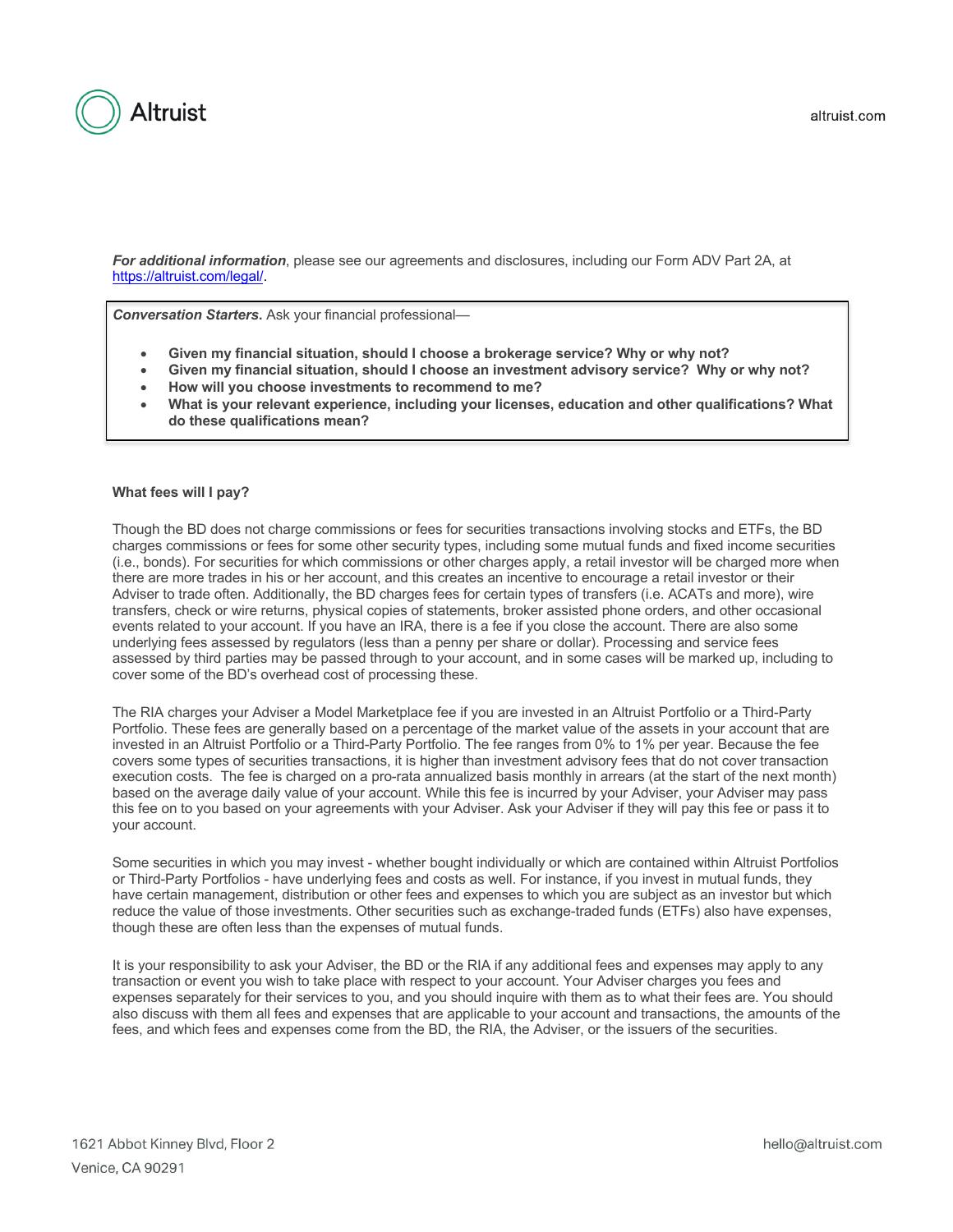

altruist.com

**You will pay fees and costs whether you make or lose money on your investments. Fees and costs will reduce any amount of money you make on your investments over time. Please make sure you understand what fees and costs you are paying.**

*For additional information***,** please see our Fee Schedules available at https://altruist.com/legal/

*Conversation Starter***.** Ask your financial professional—

• **Help me understand how these fees and costs might affect my investments. If I give you \$10,000 to invest, how much will go to fees and costs, and how much will be invested for me?**

**What are your legal obligations to me when providing recommendations as my broker-dealer or when acting as an investment adviser? How else does your firm make money and what conflicts of interest do you have?**

**The BD** *does not* **provide recommendations.** *When the RIA acts as an investment adviser,* **it has to act in your Adviser's and your best interest and not put its interest ahead of your Adviser's or yours. At the same time, the way the BD and RIA make money creates some conflicts with your interests. You should understand and ask us about these conflicts. Here are some examples to help you understand what this means:** 

The BD earns revenue from transaction-based charges on some types of securities transactions, payment for order flow, fees from marketing and distribution of mutual funds, interest on customer account uninvested cash balances, fee share revenue from a clearing firm security lending program which you may opt in or out of, markups of clearing firm charges, and other means with respect to customer accounts. This can present a conflict of interest because the BD has an incentive to have you keep your account open, effect trades, maintain a large balance, and generally keep your account active.

The RIA will receive more fees from your Adviser or you when you invest more funds into an Altruist Portfolio or a Third-Party Portfolio. Therefore, it has an incentive to encourage you to increase the funds you have invested in an Altruist Portfolio or a Third-Party Portfolio.

The RIA also offers a matching program to provide you with a list of Advisers who have a business relationship with the BD, the Parent, and the RIA. If you choose an Adviser from that list, then the BD will earn revenue from your account, the Parent Company will be paid fees by the Advisor to use the platform, and the RIA stands to be paid more fees from your Adviser or you the more you invest, directly through the Model Marketplace fee. Therefore, the BD, Parent, and RIA have an incentive to recommend Advisers to you. For additional information about the RIA's conflicts of interest when providing advisory services, please see its advisory program brochures, available at https://adviserinfo.sec.gov/firm/summary/299398.

**Conversation Starter.** Ask your financial professional-

• **How might your conflicts of interest affect me, and how will you address them?**

**For additional information**, please see our agreements and disclosures at https://altruist.com/legal/